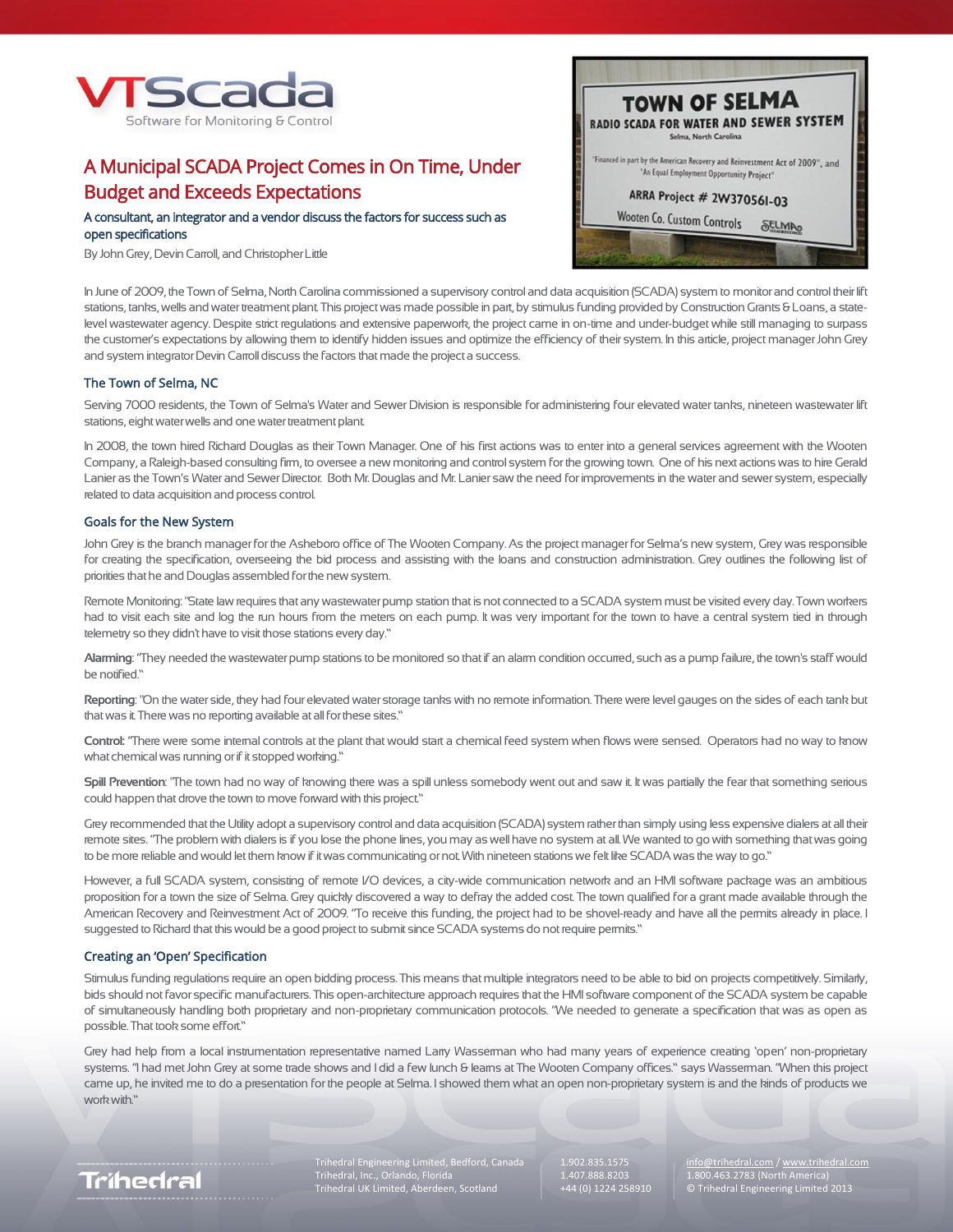"Basically, a closed system is one where everything is supplied by one manufacturer; the hardware, the software, the communications network, everything. It's closed and not available to the public. Any changes, modifications, service work or additional parts or equipment pretty much have to be supplied by the same manufacturer." Grey and Wasserman created a specification that listed a variety of hardware and software options that integrators could choose from when bidding the project.

Initially, the new system only included the town's nineteen wastewater pump stations. "One interesting thing about this project was that the stimulus funding came from a state-level wastewater agency called Construction Grants & Loans." says Grey. "They would only fund the wastewater portion of the project.

However, the town saw a real need to go ahead and make improvements to the water system as well, so we included the connection of the elevated tanks to the water treatment plant and the operation of the treatment plant from the tank levels. We also included control for one of the wells. Previously, someone had to drive out and turn on the pumps in the morning and then basically let it run until someone drove out and turned it off."

"The final spec didn't go into much detail." Says Grey "It simply specified that the system had to communicate with all remote sites so that the main computer at the water treatment plant would know what's going across the system and indicate if there was a problem with any of the radios. We didn't do any surveying. We developed this project very quickly to take advantage of the stimulus money while it was available."

### Bid Process

Two local contractors submitted bids. Custom Controls Unlimited based in Raleigh, NC was the lowest bidder. Since the project was publicly funded, the lowest bidder was selected. "They had a lot of interesting conditions to work with.' says Grey "We did not provide them with any kind of layout for the pump stations or any kind of wiring diagrams for each station or anything like that. They had to go out and visit all the sites and get an idea of what it was going to take to set up the system."





One of the town's four elevated water tanks

# The Design Process

Devin Carroll is vice-president of Custom Controls Unlimited and was the control systems engineer on this project. "The people at the Town of Selma were really great to work with. We spent a lot of time initially just talking with Gerald Lanier. Down south we call it 'chewing the fat'. In a lot of cases, customers haven't had much experience with SCADA so they are not sure what to expect. During these initial discussions, they were learning about what they could get out of this system and we were learning about what they needed and what they wanted to see."

## Monitoring and Control Hardware

"We used SCADAPack 314 PLCs for the sewer lift stations." says Carroll. They communicate with the HMI application at the water plant via serial 900 MHz radios. Some sites are transmitting directly to the plant while others are sending to an elevated water tank, which relays the signal to the plant." By using the tank as a radio repeater station, they were able collect information from the PLC on the tank and extend the range of the radios to reach the more remote sewer lift stations and the well sites. "Back at the water plant we used a central SCADAPack 334 PLC. That unit handles flow control and some chemical pacing at the plant itself. It also provides central polling of all the PLCs at the remote wells out in the field." The SCADAPack 334 PLC is able to communicate with the HMI software using Ethernet.

# VTScada HMI Software

A central component of a SCADA system is the Human Machine Interface (HMI) software application. The HMI communicates with the remote PLCs and allows operators to see values and control the system via a series of graphic screens. The HMI also records historical data and uses it to create detailed reports on system usage.

Since the government-funded system had to be 'open', the HMI needed to be able to communicate with a variety of PLCs or RTUs. VTScada software from Trihedral comes with a library of device drivers that makes it hardware independent.

Carroll was already familiar with VTScada. "In my early days, I did maintenance on a system that communicated with VTScada using a proprietary protocol. I determined that if this software could deal with open protocols and at the same time manage this proprietary one, then it was a better choice than some of the other names that we had worked with, at least in applications where the communication protocols are not your standard big names."



using VTScada